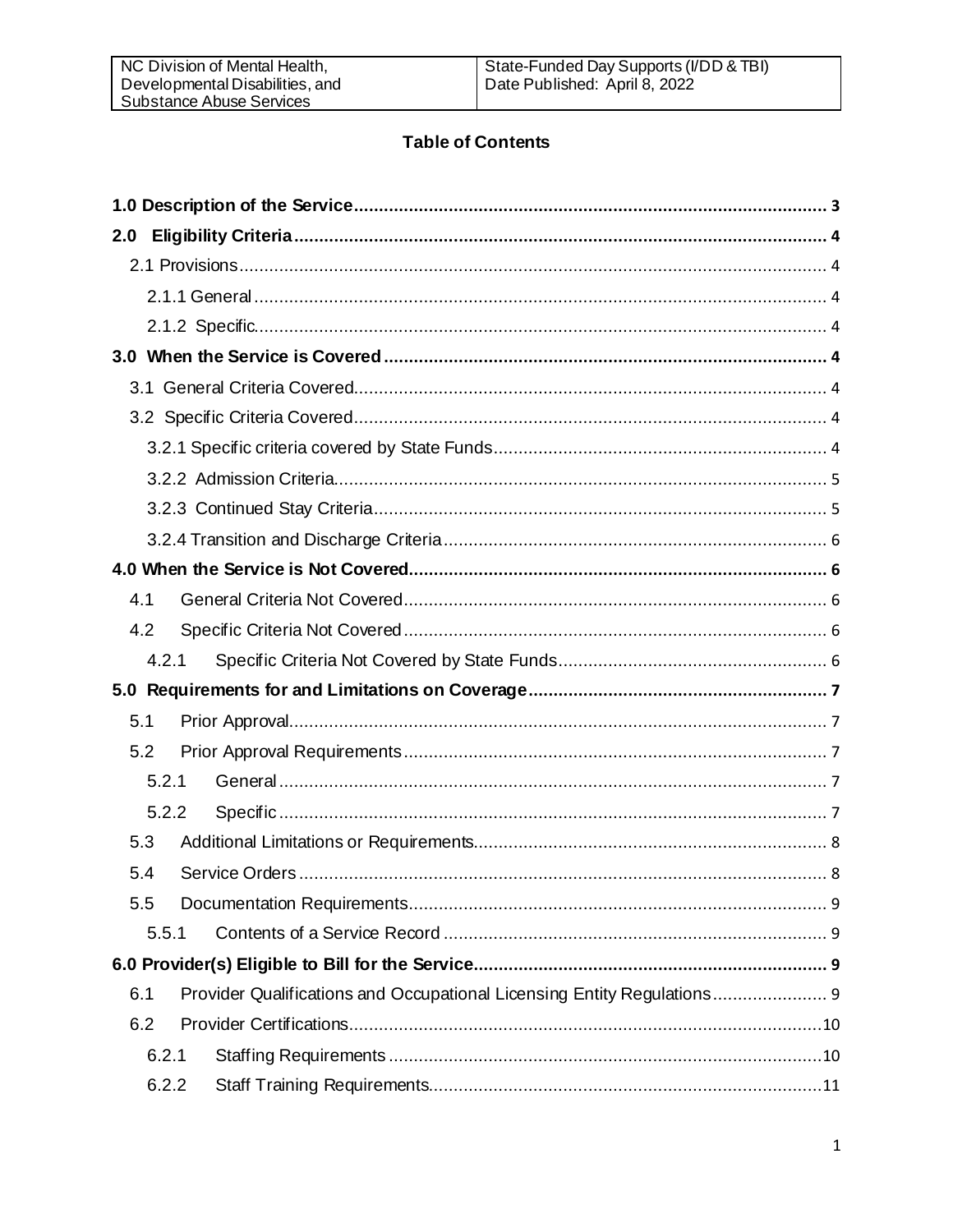| 6.3                                                                                                                                                                   |  |  |  |  |  |
|-----------------------------------------------------------------------------------------------------------------------------------------------------------------------|--|--|--|--|--|
|                                                                                                                                                                       |  |  |  |  |  |
| 7.1                                                                                                                                                                   |  |  |  |  |  |
|                                                                                                                                                                       |  |  |  |  |  |
|                                                                                                                                                                       |  |  |  |  |  |
| A.                                                                                                                                                                    |  |  |  |  |  |
| B.<br>International Classification of Diseases and Related Health Problems, Tenth Revisions,<br>Clinical Modification (ICD-10-CM) and Procedural Coding System(PCS)14 |  |  |  |  |  |
| C.                                                                                                                                                                    |  |  |  |  |  |
| D.                                                                                                                                                                    |  |  |  |  |  |
| Е.                                                                                                                                                                    |  |  |  |  |  |
| F.                                                                                                                                                                    |  |  |  |  |  |
| G.                                                                                                                                                                    |  |  |  |  |  |
| Η.                                                                                                                                                                    |  |  |  |  |  |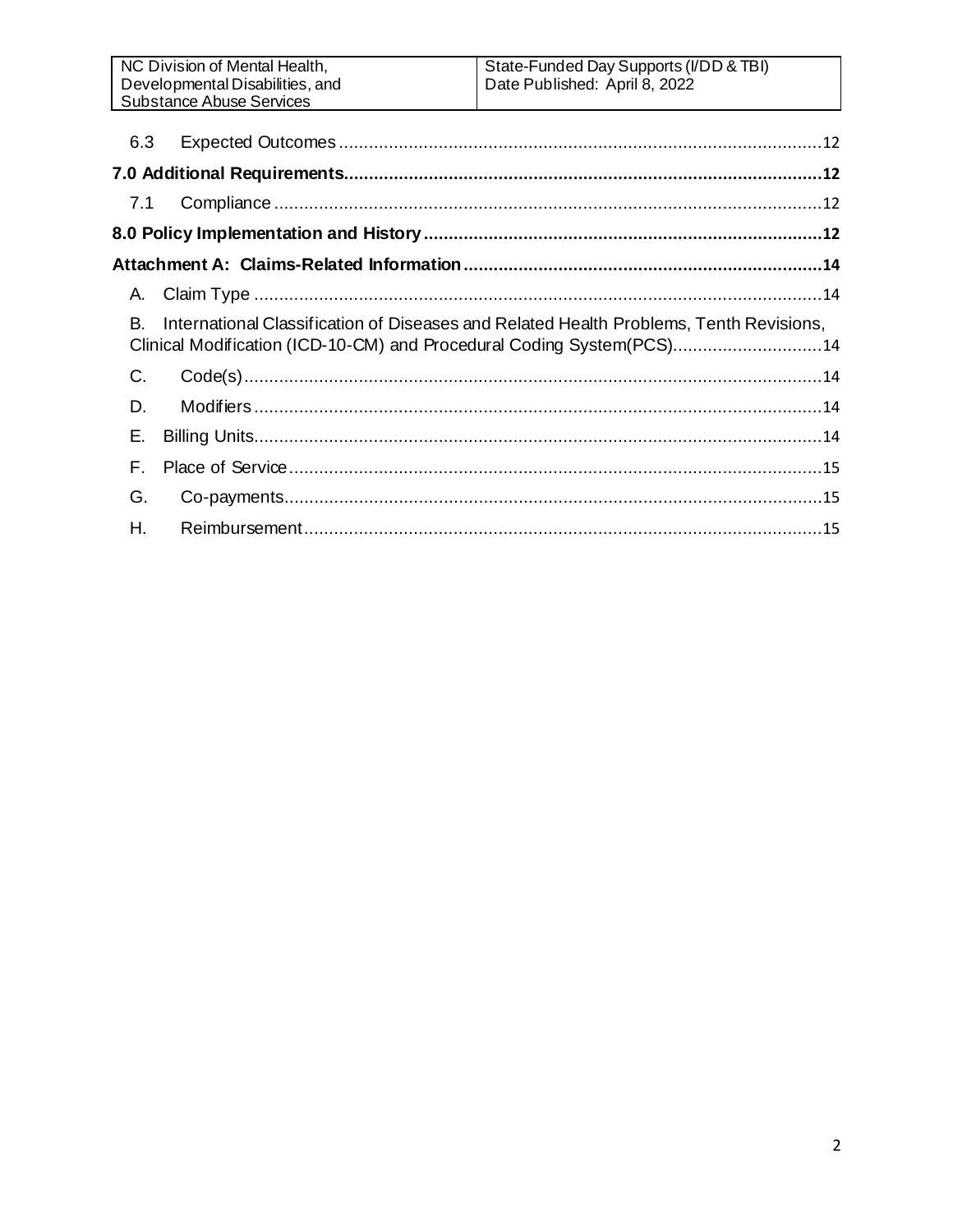| NC Division of Mental Health,<br>Developmental Disabilities, and<br>Substance Abuse Services | State-Funded Day Supports (I/DD & TBI)<br>Date Published: April 8, 2022 |
|----------------------------------------------------------------------------------------------|-------------------------------------------------------------------------|
|----------------------------------------------------------------------------------------------|-------------------------------------------------------------------------|

## <span id="page-2-0"></span>1.0 Description of the Service

Day Supports is a group service that provides assistance to individuals 16 years of age and older with acquisition, retention, or improvement in socialization and daily living skills and is one option for a meaningful day. Group services may be provided as long as services outlined within the Person Centered Plan (PCP) or Individual Support Plan (ISP) are able to be fully addressed. The person centered plan or individual support plan documents the supports needed based on the Support Needs Assessment Profile (SNAP), Supports Intensity Scale (SIS), and/or Traumatic Brain Injury (TBI) assessment(s). This service has historically been a facility-based service. However, person centered practices should be utilized to determine the appropriate amount of time to be spent on site, verses out in the community.

"Facility-Based" means that individuals who receive this service are often in a licensed Day Supports provider facility or an Adult Day Health provider certified by the NC Division of Aging and Adult Services that serves individuals with Intellectual and Developmental Disabilities (I/DD) or Traumatic Brain Injury (TBI). To promote community integration and inclusion, individuals are required to check-in at the Day Supports facility as defined within the ISP or PCP.

For individuals who are aging, Day Supports can provide a structured day program of service and support with nursing supervision in an Adult Day Care Program. An adult day care provides an organized program of services during the day in a community group setting to support the personal independence of older adults and promote their social, physical, and emotional wellbeing.

Day Supports emphasizes inclusion and independence with a focus on enabling the individual to attain or maintain their maximum self-sufficiency, increase self-determination and enhance the individual's opportunity to have a meaningful day. To ensure informed choice among a variety of options for a meaningful day, individuals new to the service will receive education on available options during the planning meeting. Education must include exposure to the same day activities as others in the community and the structure of Day Supports must provide the opportunity to discover his or her skills, interests, and talents in his or her community. Grouping must be appropriate to the age and preferences of the individuals.

For working-aged individuals (ages 16 or older) not also working in competitive integrated employment, Day Supports may include career and employment exploration through educational and experiential opportunities designed to identify specific interests and aptitudes for paid work, including experience and skills transferable to competitive integrated employment. Day Supports may also include business tours, informational interviews and job shadows, related to identified interests, experiences, and skills in order to explore potential opportunities for competitive integrated employment in the individual's local area to explore potential opportunities for competitive integrated employment in the individual's local area. Individuals receiving prevocational services must have employment-related goals in their PCP or ISP. Further, it is noted that competitive, integrated employment is considered to be the optimal outcome of prevocational services. Day Supports is not intended to be an employment service. Individuals that are interested in transitioning from prevocational to vocational services should consider employment service options. Prevocational supports outlined in the service definition are unpaid experiences.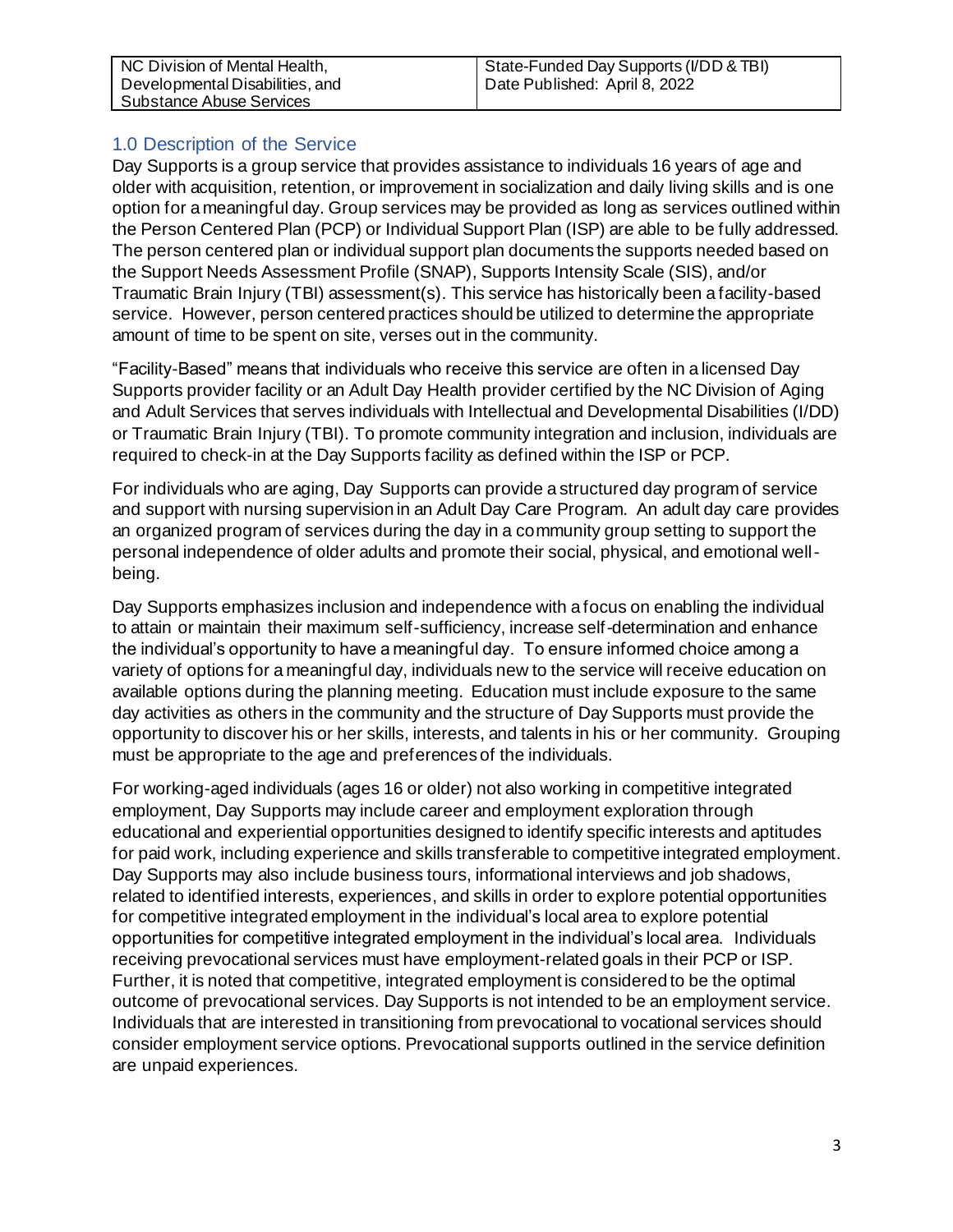| NC Division of Mental Health,   | State-Funded Day Supports (I/DD & TBI) |
|---------------------------------|----------------------------------------|
| Developmental Disabilities, and | Date Published: April 8, 2022          |
| Substance Abuse Services        |                                        |

When Day Supports are provided in a facility-based setting, the setting should comply with home and community based service (HCBS) standards. A provider self-assessment is not required for state-funded services. However, if individuals receiving Medicaid HCB services are also served, a provider self-assessment is required.

Transportation to/from the individual's home, the Day Supports facility and points of travel in the community as outlined in the PCP or ISP is included to the degree that they are not reimbursed by another funding source and not used for personal use. Transportation to and from the licensed day program is the responsibility of the Day Supports provider.

## <span id="page-3-2"></span><span id="page-3-1"></span><span id="page-3-0"></span>2.0 Eligibility Criteria

## 2.1 Provisions

## 2.1.1 General

An eligible individual shall be enrolled with the LME-MCO on or prior to the date of service, meet the criteria for the IDD or TBI state-funded Benefit Plan and shall meet the criteria in Section 3.0 of this policy.

#### 2.1.2 Specific

State funds shall cover Day Supports (I/DD & TBI) for an eligible individual who is 16 years of age and older and meets the criteria in Section 3.0 of this policy.

## <span id="page-3-5"></span><span id="page-3-4"></span><span id="page-3-3"></span>3.0 When the Service is Covered

## 3.1 General Criteria Covered

State funds shall cover the service related to this policy when medically necessary, and

- a. the service is individualized, specific, and consistent with symptoms or confirmed diagnosis under treatment, and not in excess of the individual's needs;
- b. the service can be safely furnished, and no equally effective and more conservative or less costly treatment is available statewide; and
- c. the service is furnished in a manner not primarily intended for the convenience of the individual, the individual's caretaker, or the provider.

## <span id="page-3-6"></span>3.2 Specific Criteria Covered

#### <span id="page-3-7"></span>3.2.1 Specific criteria covered by State Funds

State funds shall cover Day Supports (I/DD & TBI) when ALL of the following criteria are met:

a. 16 years of age or older and express a desire to obtain and maintain service,

#### **AND**

b. The individual has a condition that is identified as a developmental disability or Traumatic Brain Injury as defined in G.S. 122-C-3(12a) or G.S. 122-C-3(38a),

#### **AND**

c. NC Support Needs Assessment (Level 2 or higher), Supports Intensity Scale (Level C or higher), or TBI Assessment requiring a minimum to low level of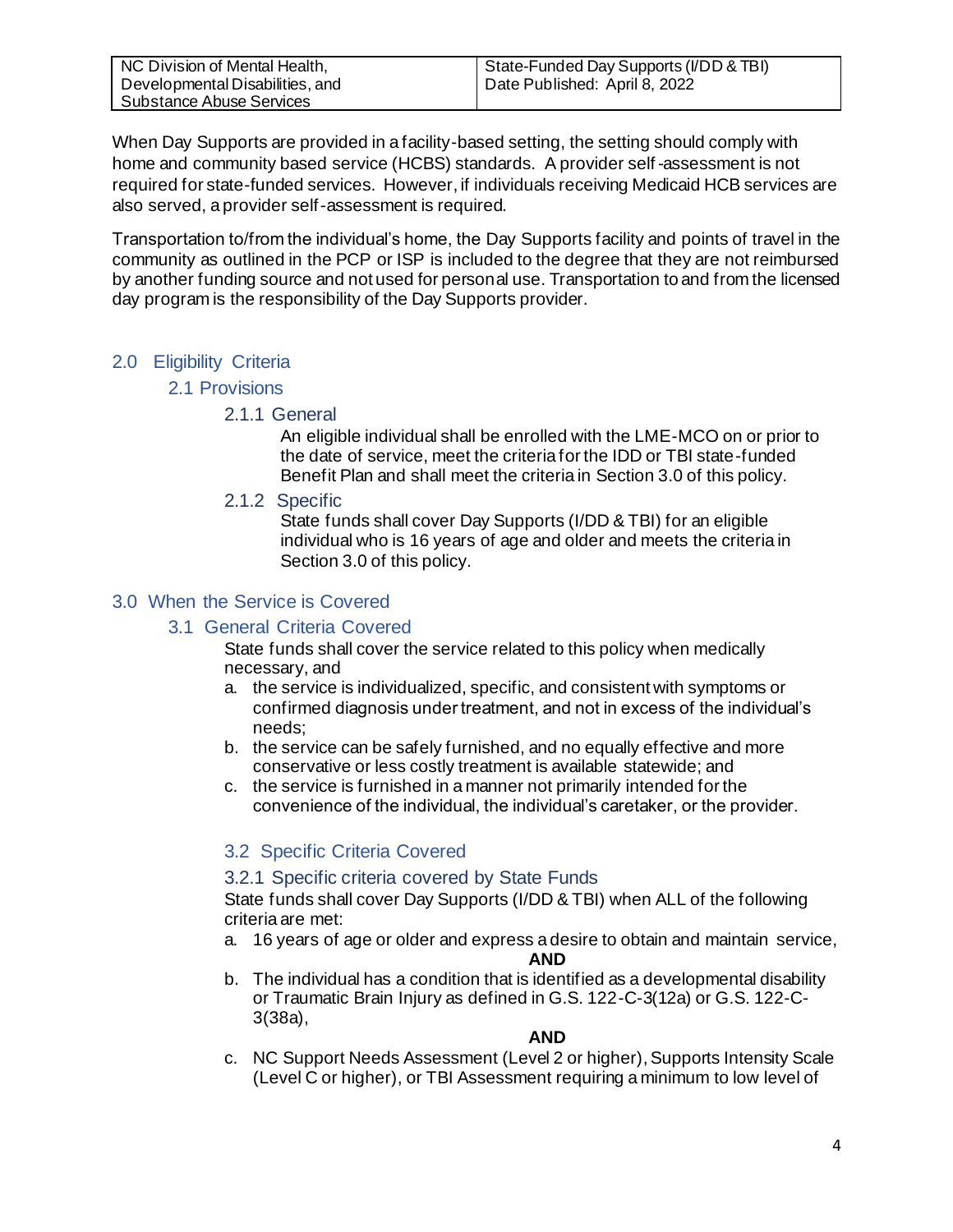supervision and support in most settings, such as in the community, home, work, etc.

## <span id="page-4-0"></span>3.2.2 Admission Criteria

- To demonstrate that an individual has a developmental disability as defined by G.S. 122-C-3(12a) for Autism Spectrum Disorder, Intellectual Disability or Traumatic Brain Injury, an individual must have:
	- o A psychological, neuropsychological, or psychiatric assessment that includes Appropriate psychological / neuropsychological testing (with validated tools) performed by a licensed clinician within their scope
	- $\circ$  The disability is manifested before the person attains age 22, unless the disability is caused by a traumatic brain injury, in which case the disability may be manifested after attaining age 22.
- To demonstrate that an individual has a developmental disability as defined by G.S. 122-C-3(12a) without accompanying intellectual disabilities, an individual must have:
	- o A physician assessment, substantiating a definitive diagnosis and associated functional limitations consistent with a developmental disability. Associated psychological or neuropsychological testing is not required in this situation.

Service authorization must be completed by a Qualified Professional prior to the day services are to be provided

Relevant clinical information must be obtained and documented in the individual's Person-Centered Plan or Individual Service Plan

The individual requires this service for acquisition, retention, or improvement in socialization and daily living skills within the community as documented by detailed deficiencies and planned goals which reflect strategies to correct deficiencies.

Prior authorization is required for Day Supports.

## <span id="page-4-1"></span>3.2.3 Continued Stay Criteria

The individual continues to require this service for acquisition, retention, or improvement in socialization and daily living skills within the community as documented by detailed deficiencies and planned goals which reflect strategies to correct deficiencies.

Prior authorization is required for Day Supports.

Day Supports should be maintained when the individual meets criteria for continued stay if ONE of the following applies: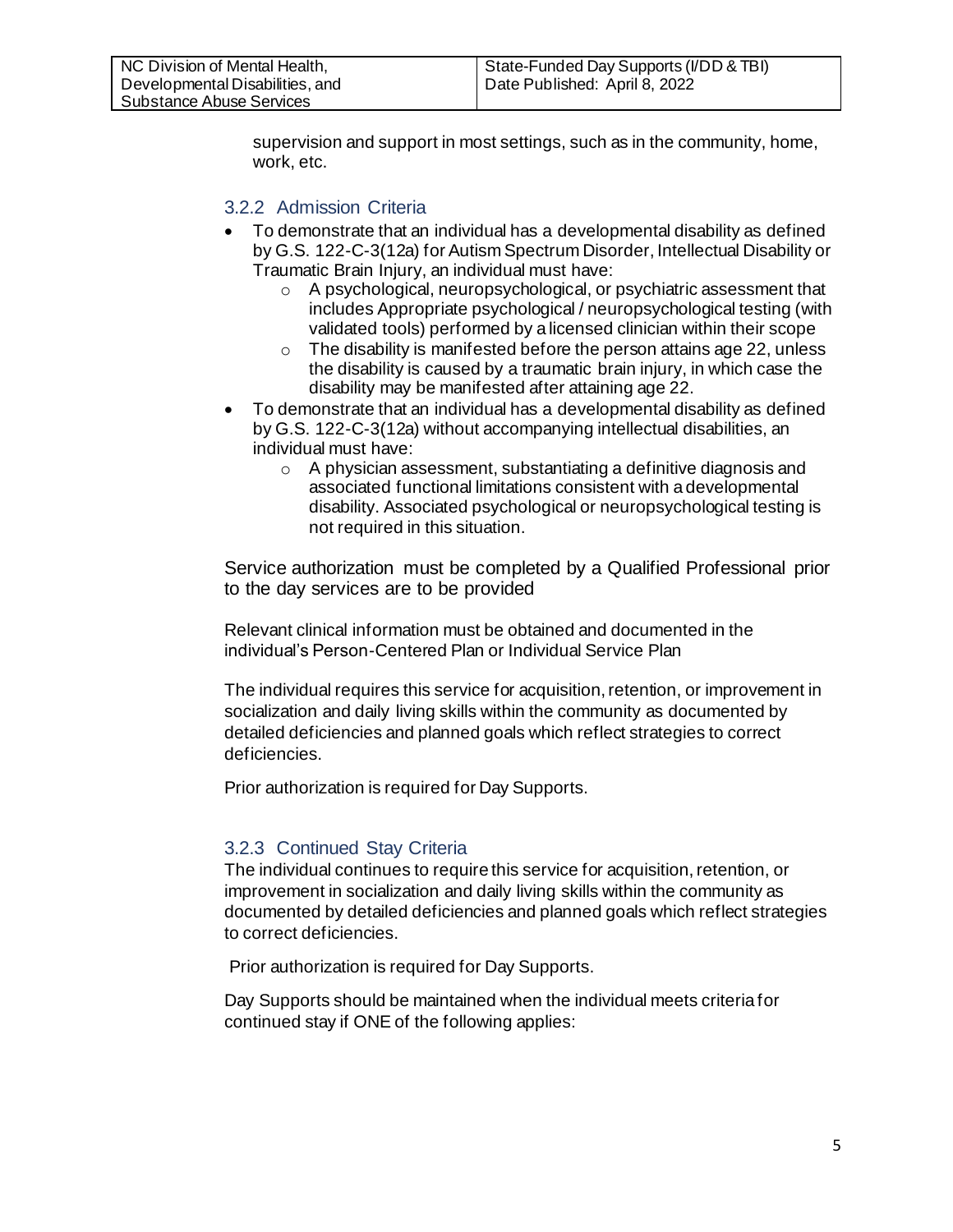a. The desired outcome or level of functioning has not been acquired, sustained, restored, or improved over the time frame documented in the individual's PCP or ISP;

#### **OR**

b. The individual has documentation to support that it can be reasonably anticipated that regression is likely to occur if the service is withdrawn based on current clinical assessment, and history, or the tenuous nature of the functional gains;

#### **OR**

c. Continuation of service is supported by documentation of the individual's progress toward goals within the individual's PCP or ISP.

## <span id="page-5-0"></span>3.2.4 Transition and Discharge Criteria

The individual's level of functioning has improved with respect to the goals outlined in the PCP or ISP, or no longer benefits from this service. The individual meets criteria for discharge if any ONE of the following applies:

- <span id="page-5-1"></span>a. Individual's level of functioning has improved with respect to the goals outlined in the PCP or ISP (i.e., goals do not show a progression),
- b. Individual no longer benefits from this service.
- c. Individual has achieved PCP or ISP goals, discharge to a lower level of care is indicated.
- d. Individual is not making progress, or is regressing, and all realistic treatment options within this modality have been exhausted.
- e. Individual has expressed they desire discharge from the service.

## <span id="page-5-2"></span>4.0 When the Service is Not Covered

## 4.1 General Criteria Not Covered

State funds shall not cover the service related to this policy when:

- a. the individual does not meet the eligibility requirements listed in Section 2.0;
- b. the individual does not meet the criteria listed in Section 3.0;
- c. the service duplicates another provider's service; or
- d. the service is experimental, investigational, or part of a clinical trial.

## <span id="page-5-4"></span><span id="page-5-3"></span>4.2 Specific Criteria Not Covered

## 4.2.1 Specific Criteria Not Covered by State Funds

State funds shall not cover the following activities of Day Supports (I/DD & TBI):

- a. Transportation to and from the school setting is not covered and is the responsibility of the school system.
- b. Payment for Day Supports does not include payments made directly to members of the individual's immediate family.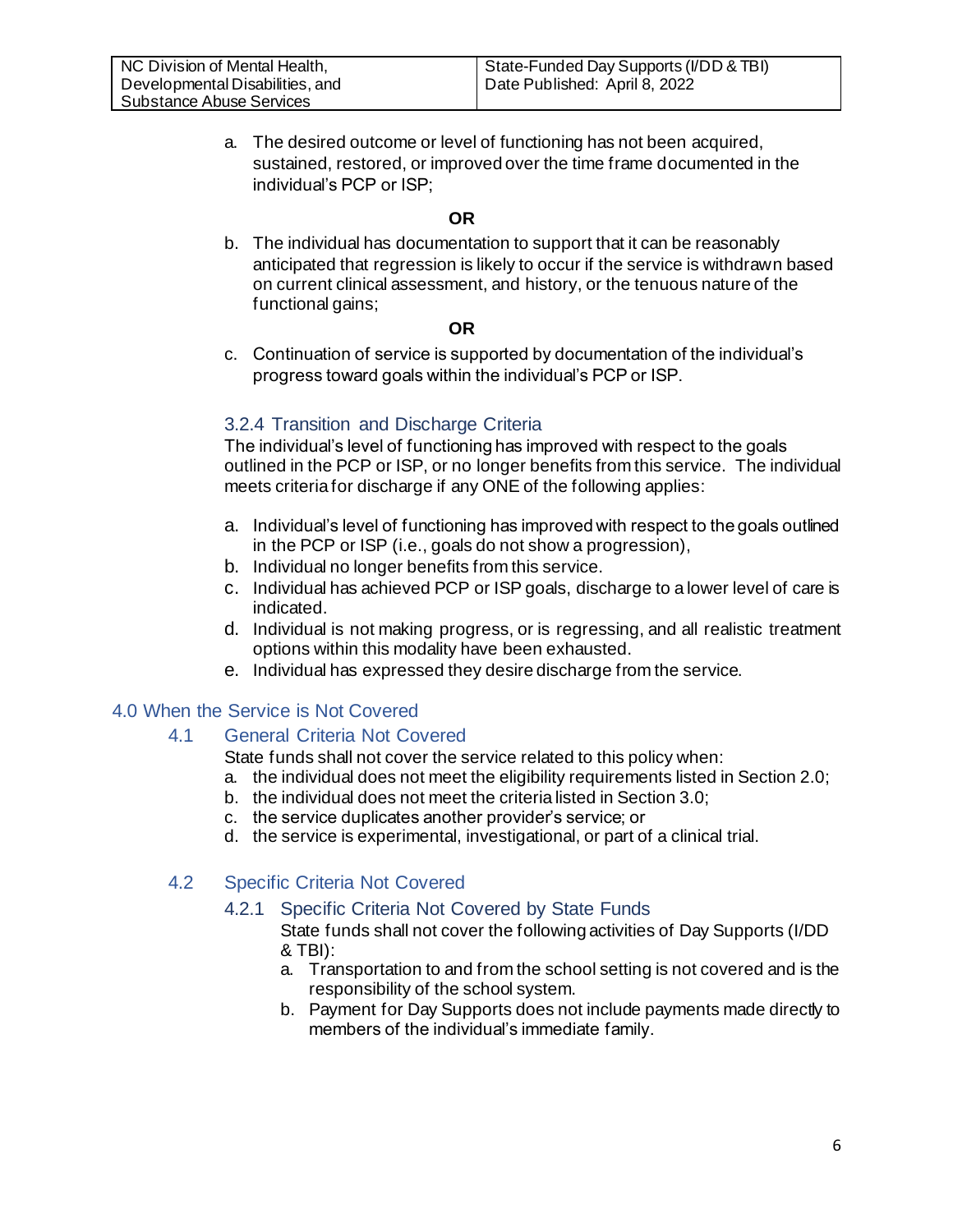## <span id="page-6-0"></span>5.0 Requirements for and Limitations on Coverage

#### <span id="page-6-1"></span>5.1 Prior Approval

State funded Day Supports (I/DD & TBI) shall require prior approval. Refer to Subsection 5.3 for additional limitations.

A service order must be signed prior to or on the first day Day Supports (IDD & TBI) are rendered. Refer to Subsection 5.4 of this policy.

#### <span id="page-6-3"></span><span id="page-6-2"></span>5.2 Prior Approval Requirements

#### 5.2.1 General

The provider(s) shall submit to the LME-MCO both of the following:

- a. the prior approval request; and
- b. all health records and any other records that support the individual has met the specific criteria in Subsection 3.2 of this policy.

#### <span id="page-6-4"></span>5.2.2 Specific

Utilization management of covered services is a part of the assurance of medically necessary service provision. Authorization, which is an aspect of utilization management, validates approval to provide a medically necessary covered service to an eligible individual.

#### **Initial Authorization**

Services are based upon a finding of medical necessity, must be directly related to the individual's diagnostic and clinical needs, and are expected to achieve the specific habilitative goals detailed in the individual's PCP or ISP. Medical necessity is determined by North Carolina community practice standards, as verified by the LME-MCO who evaluates the request to determine if medical necessity supports intensive services. Medically necessary services are authorized in the most cost-effective modes, if the treatment that is made available is similarly efficacious as services requested by the individual's physician, therapist, or another licensed practitioner. The medically necessary service must be recognized as an accepted method of treatment.

To request an initial authorization, the psychological evaluation, service order for medical necessity, PCP or ISP, and the required LME-MCO authorization request form must be submitted to the LME-MCO. Refer to Subsection 5.4 for Service Order requirements.

## **Reauthorization**

Reauthorization requests must be submitted to the LME-MCO 14-days prior to the end date of the individual's active authorization. Reauthorization is based on medical necessity documented in the PCP or ISP, the authorization request form, and supporting documentation. The duration and frequency at which Day Supports (IDD & TBI) is provided must be based on medical necessity and progress made by the individual toward goals outlined in the PCP or ISP.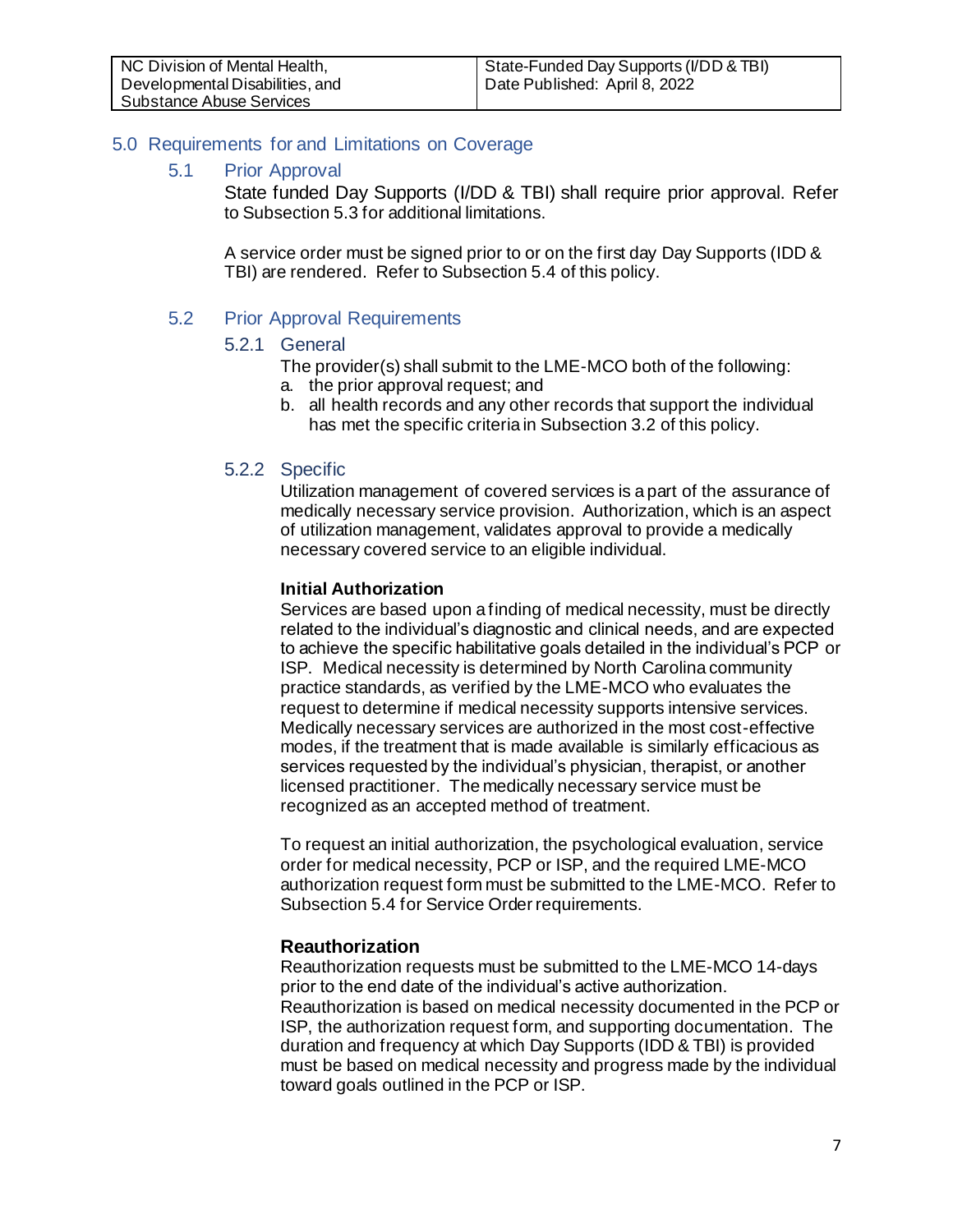If medical necessity dictates the need for increased service duration and frequency, clinical consideration must be given to other services and interventions with a more intense clinical component.

**Note**: Any denial, reduction, suspension, or termination of service requires notification to the individual, legally responsible person or both about the individual's appeal rights pursuant to G.S. 143B-147(a)(9) and Rules10A NCAC27I .0601-.0609.

## <span id="page-7-0"></span>5.3 Additional Limitations or Requirements

- a. Only one Day Supports provider can provide this service to an individual at a time.
- b. This service may not be provided at the same time as any other Statefunded or Medicaid-funded Service that works directly with the individual.
- c. This service may not be furnished/provided in a residential setting.
- d. Individuals receiving this service may not be a HCBS Waiver members/beneficiaries or individuals receiving I/DD or TBI-related (b)(3) meaningful day services (i.e., Individual Supports, Innovations look-alike services) or Medicaid In Lieu of Services (ILOS) with meaningful day component.
- e. This service may not exceed 3 hours per day on school days for individuals 16 – 22 years of age who have not graduated.
- f. This service may not exceed 30 hours a week.

Day Supports Services (I/DD & TBI) must not be duplicative of any other Medicaid or State-Funded services the individual is receiving.

## <span id="page-7-1"></span>5.4 Service Orders

Service orders are a mechanism to demonstrate medical necessity for a service and are based upon an assessment of the individual's needs. A signed service order must be completed by a qualified professional, physician, licensed psychologist, physician assistant, or nurse practitioner, per his or her scope of practice.

ALL the following apply to a service order:

- a. Backdating of the service order is not allowed;
- b. Each service order must be signed and dated by the authorizing professional and must indicate the date on which the service was ordered;
- c. A service order must be in place prior to or on the first day that the service is initially provided to bill state funds for the service; and
- d. Service orders are valid for one calendar year. Medical necessity must be reviewed, and service must be ordered at least annually, based on the date of the original PCP or ISP service order.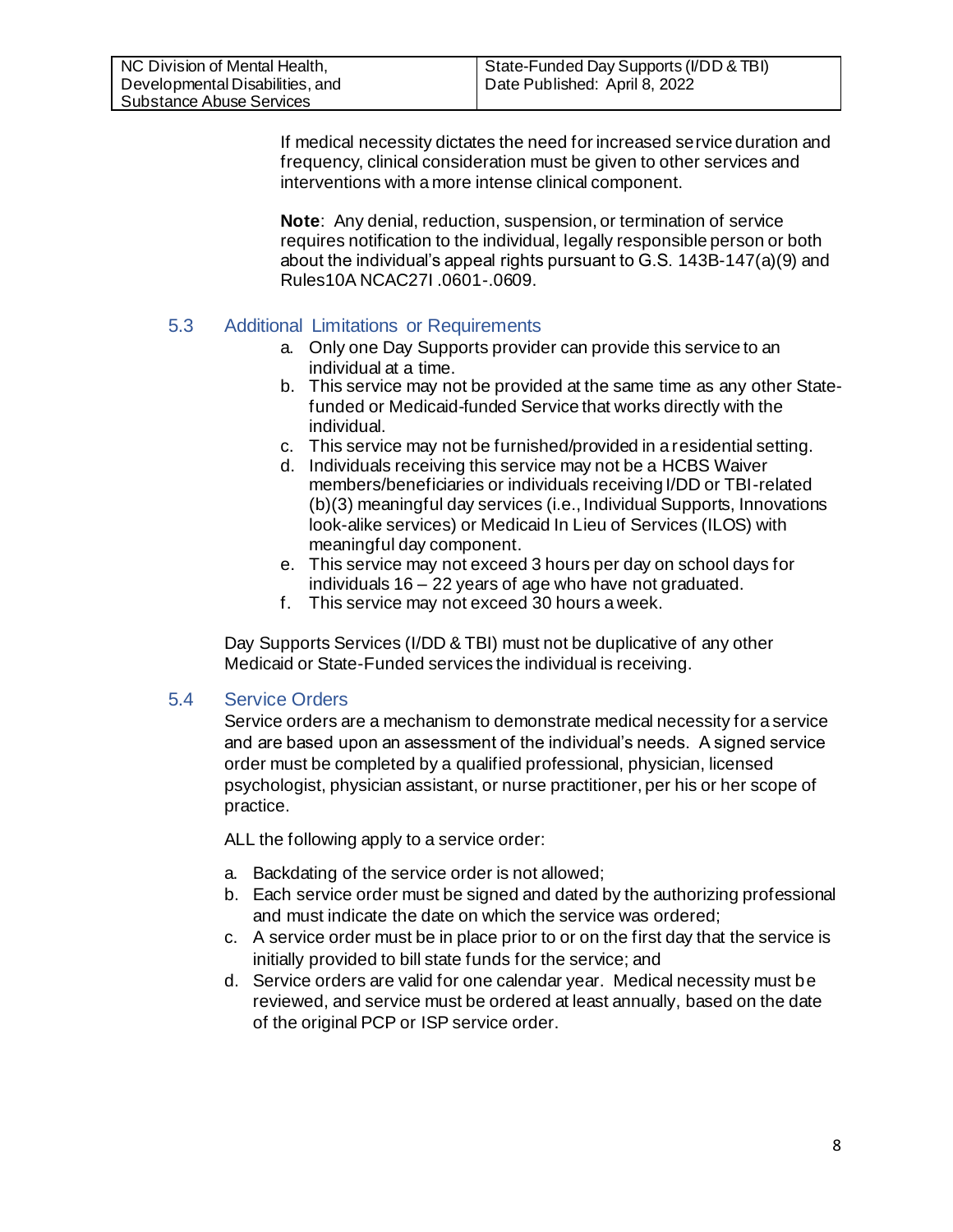## <span id="page-8-0"></span>5.5 Documentation Requirements

Documentation is required as specified in the Records Management and Documentation Manual and service definition.

The service record documents the nature and course of an individual's progress in treatment. To bill state funds, providers must ensure that their documentation is consistent with the requirements contained in this policy. The staff member who provides the service is responsible for documenting the services billed to and reimbursed by state funds. The staff person who provides the service shall sign and date the written entry. A Service Note or a Service Grid, as outlined in the Records Management and Documentation Manual, may be utilized for this service.

## <span id="page-8-1"></span>5.5.1 Contents of a Service Record

For this service, a full service note for each contact or intervention for each date of service, written and signed by the person who provided the service is required. More than one intervention, activity, or goal may be reported in one service note, if applicable. A service note must document ALL following elements:

- a. Individual's name;
- b. Service record identification number;
- c. Date of the service provision;
- d. Name of service provided;
- e. Type of contact (face-to-face, phone);
- f. Place of service;
- g. Purpose of contact as it relates to the PCP or ISP goals;
- h. Description of the intervention/prompting provided. Documentation of the intervention must accurately reflect services for the duration of time indicated;
- i. Duration of service, start and end time of intervention; total amount of time spent performing the intervention;
- j. Assessment of the effectiveness of the intervention and the individual's progress towards the individual's goals; and
- k. Date and signature and credentials or job title of the staff member who provided the service.

## <span id="page-8-2"></span>6.0 Provider(s) Eligible to Bill for the Service

To be eligible to bill for the service related to this policy, the provider(s) shall:

- a. meet LME-MCO qualifications for participation; and
- b. have a current and signed Department of Health and Human Services (DHHS) Provider Administrative Participation Agreement.
- <span id="page-8-3"></span>6.1 Provider Qualifications and Occupational Licensing Entity Regulations Day Supports (I/DD & TBI) Services must be delivered by practitioners employed by organizations that:
	- a. meet the provider qualification policies, procedures, and standards established by the NC Division of MH/DD/SAS;
	- b. meet the requirements of 10A NCAC 27G;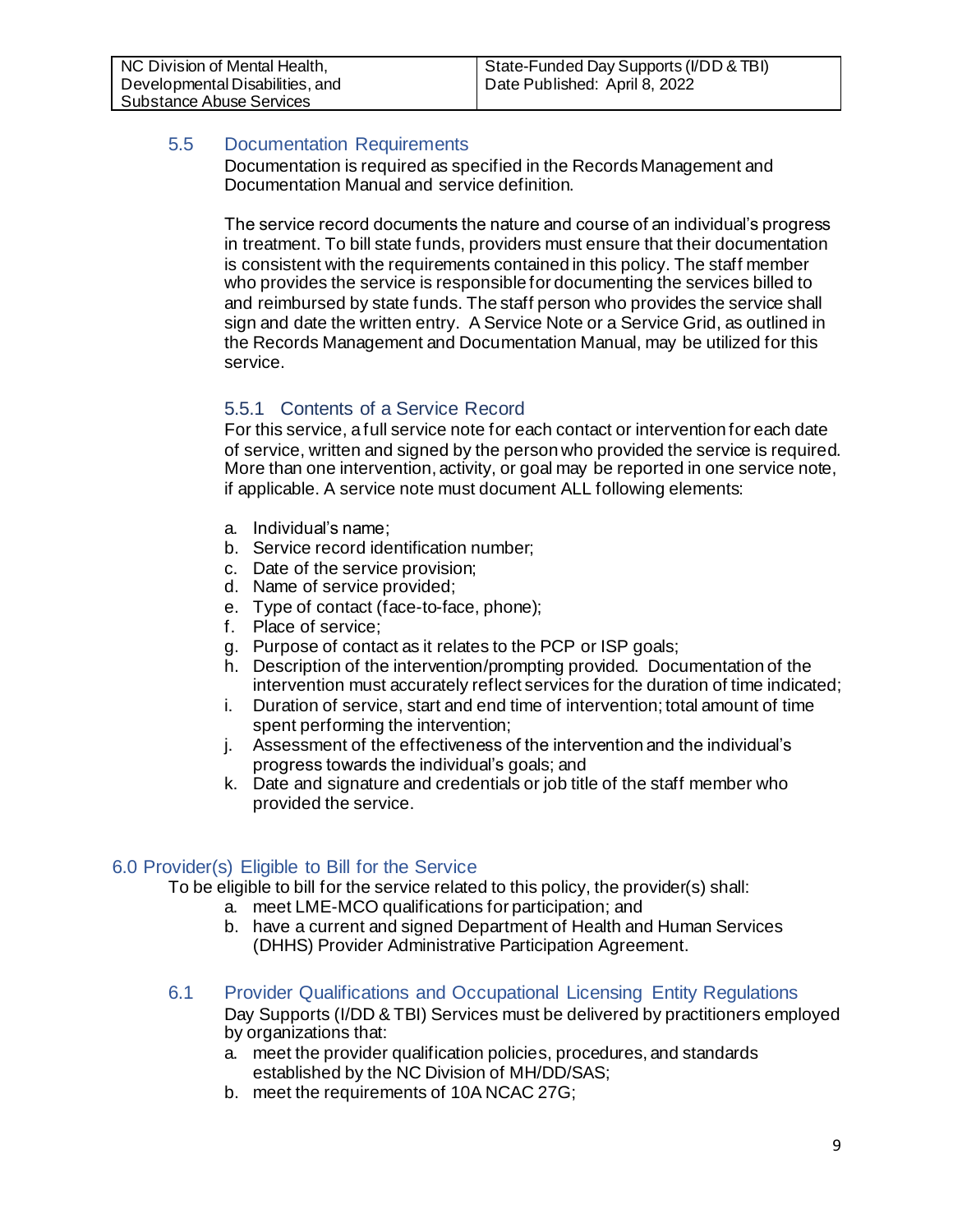- c. demonstrate that they meet these standards by being credentialed and contracted by an LME-MCO;
- d. within one calendar year of enrollment as a provider with the LME-MCO, achieve national accreditation with at least one of the designated accrediting agencies; and
- e. become established as a legally constituted entity capable of meeting all the requirements of the DMH/DD/SAS Bulletins and service implementation standards. These policies and procedures set forth the administrative, financial, clinical, quality improvement, and information services infrastructure necessary to provide services.

Day Supports is designed to be a supportive therapeutic relationship between the provider and the individual which addresses and/or implements interventions outlined in the person centered/individual support plan.

Day Supports providers:

- a. Help develop community involvement and relationships that promote full citizenship,
- b. Coordinate education and assistance related to finances, healthcare, and other needs,
- c. Assist with day-to-day planning and problem solving,
- d. Train and support people who assist the individual incidental to the PCP or ISP,
- e. Train and support individuals on accessing public transportation,
- f. Train and support individuals with new skill acquisition related to interpersonal, independent living, community living, self-care, and selfdetermination.

## <span id="page-9-1"></span><span id="page-9-0"></span>6.2 Provider Certifications

Day Supports (I/DD & TBI) must be provided by an IDD or TBI agency contracted with the LME-MCO and must be established as a legally constituted entity capable of meeting all of the requirements of the LME/MCO.

#### 6.2.1 Staffing Requirements

The Day Supports (I/DD & TBI) service is provided by qualified providers with the capacity and adequate workforce to offer this service to individuals meeting the IDD/TBI state-funded Benefit Plan. The service must have designated competent developmental disability and/or traumatic brain<br>injury qualified professionals to provide supervision to the injury qualified professionals to provide supervision to the paraprofessional. The Day Supports (I/DD & TBI) paraprofessional must meet the requirements according to 10A NCAC 27G .0104 (15).

Paraprofessionals providing this service must be supervised by a Qualified Professional. Supervision must be provided according to supervision requirements specified in 10A NCAC 27G.0204 (b) (c) (f) and according to licensure or certification requirements of the appropriate discipline.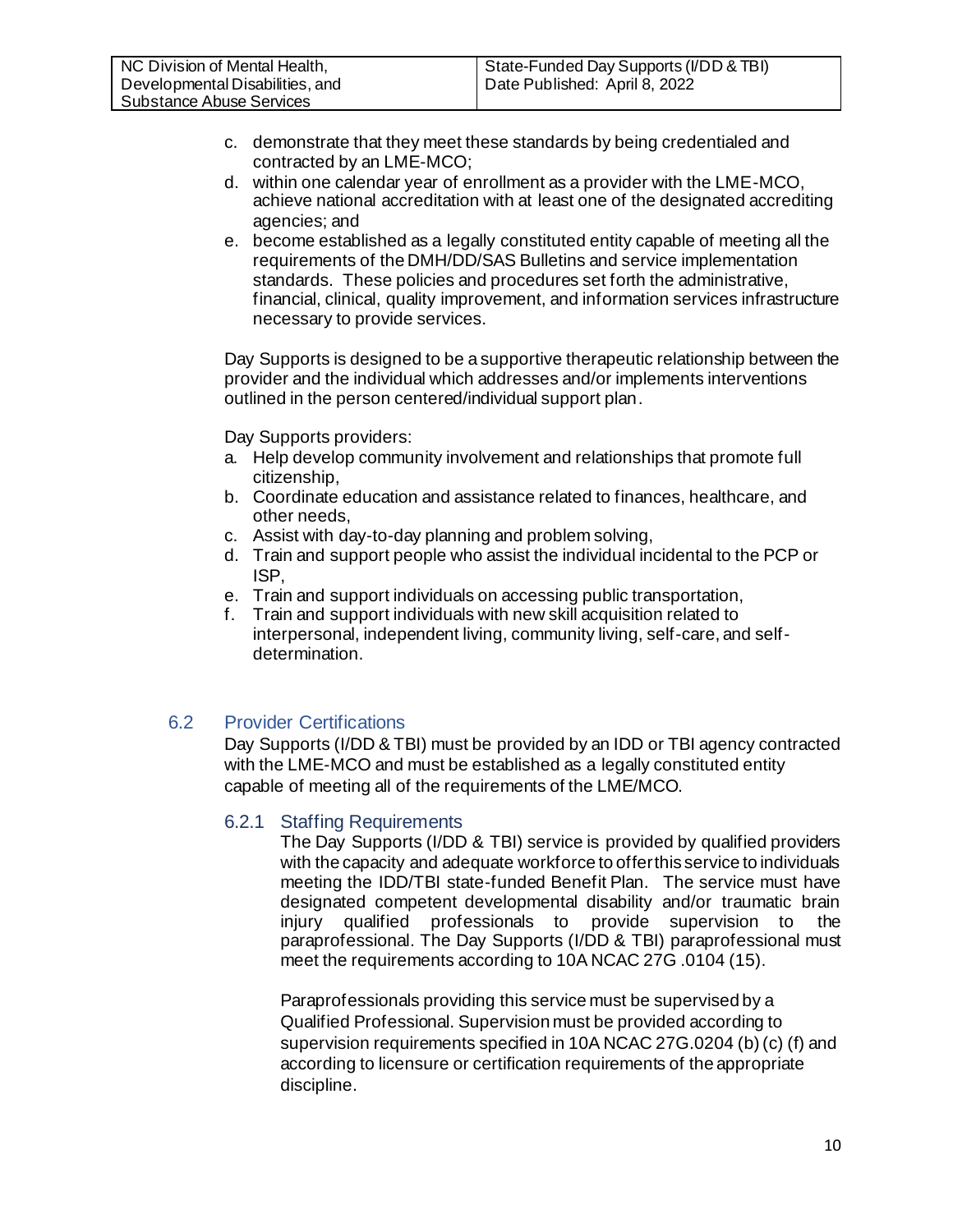The maximum program staff ratios are as follows: group ratio for Day Supports (I/DD & TBI) Group is 1 (one) Paraprofessional to 2 (two) – 4 (four) Individuals.

## <span id="page-10-0"></span>6.2.2 Staff Training Requirements

The provider shall ensure that staff who are providing Residential Supports have completed special population training based on staff experience and training needs (e.g., intellectual and developmental disabilities, geriatric, traumatic brain injury, deaf and hard of hearing, cooccurring intellectual and mental health and co-occurring intellectual and developmental disabilities and substance use disorder) as required. Such training should be completed prior to working with individuals and updated as individuals' needs change.

Agency staff that work with individuals:

- a. Are at least 18 years of age
- b. If providing transportation, have a valid North Carolina driver's license or other valid driver's license and a safe driving record and has an acceptable level of automobile liability insurance
- c. Criminal background check presents no health and safety risk to person/s
- d. Not listed in the North Carolina Health Care Personnel Registry
- e. Qualified in CPR and First Aid
- f. Staff that work with person/s must be qualified in the customized needs of the beneficiary as described in the PCP or ISP.
- g. Staff that work with individuals who are responsible for medication administration must be trained in medication administration in accordance to 10A NCAC 27G .0209, as applicable.
- h. Staff that work with individuals must be trained in alternatives to restrictive intervention and restrictive intervention training (as appropriate).
- i. High school diploma or high school equivalency (GED).

## **Professional Competencies**

Paraprofessionals have competencies through training and supervision in the following areas:

- A. Communication The Paraprofessional builds trust and productive relationships with people he/she supports, co-workers and others through respectful and clear verbal and written communication.
- B. Person-Centered Practices The Paraprofessional uses personcentered practices, assisting individuals to make choices and plan goals, and provides services to help individuals achieve their goals.
- C. Evaluation and Observation The Paraprofessional closely monitors an individual's physical and emotional health, gathers information about the individual, and communicates observations to guide services.
- D. Crisis Prevention and Intervention The Paraprofessional identifies risk and behaviors that can lead to a crisis and uses effective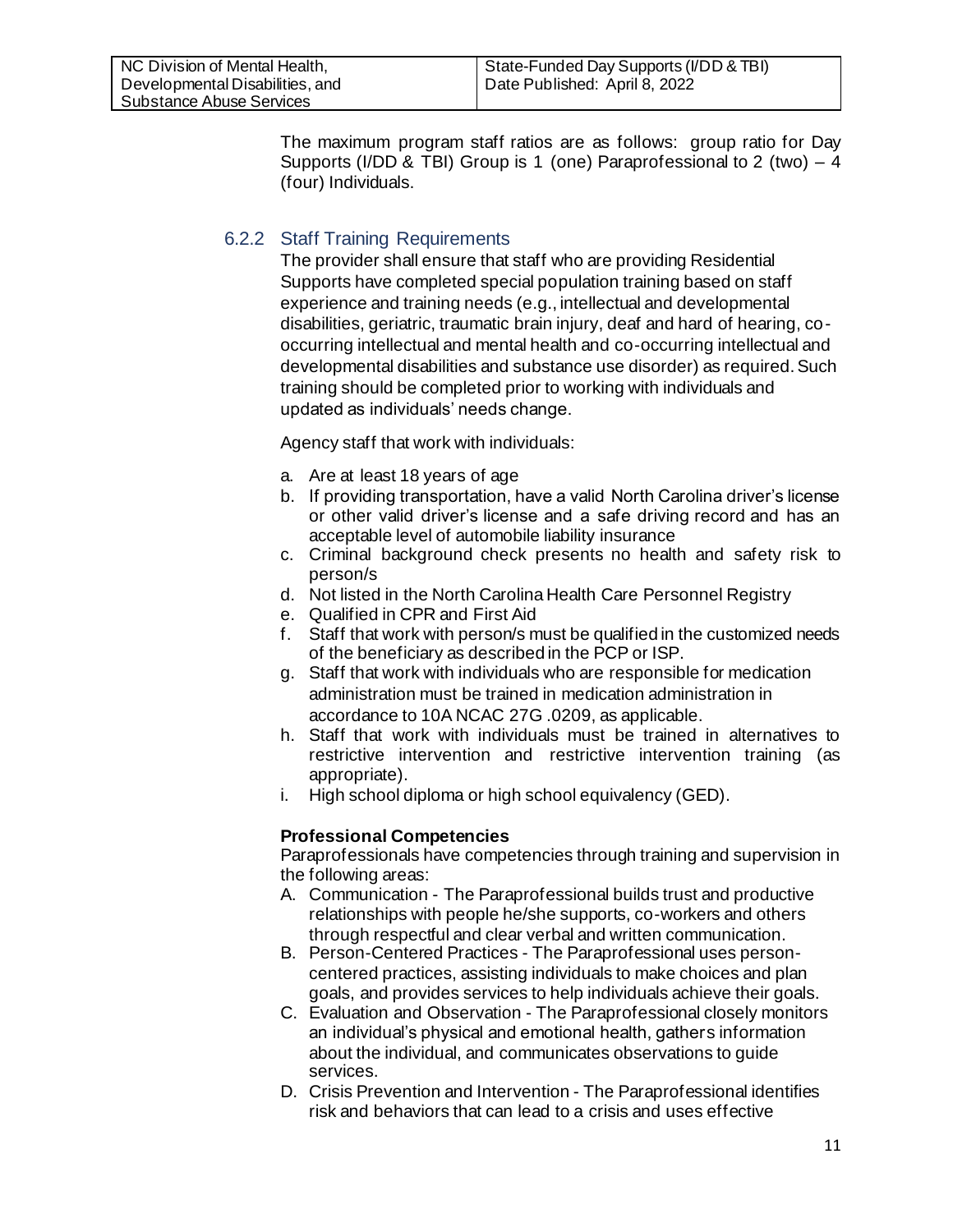strategies to prevent or intervene in the crisis in collaboration with others.

- E. Professionalism and Ethics The Paraprofessional works in a professional and ethical manner, maintaining confidentiality and respecting individual and family rights.
- F. Health and Wellness The Paraprofessional plays a vital role in helping individuals to achieve and maintain good physical and emotional health essential to their well-being.
- G. Community Inclusion and Networking The Paraprofessional helps individuals to be a part of the community through valued roles and relationships and assists individuals with major transitions that occur in community life.
- H. Cultural Competency The Paraprofessional respects cultural differences and provides services and supports that fit with an individual's preferences.
- I. Education, Training and Self-Development The Paraprofessional obtains and maintains necessary certifications and seeks opportunities to improve their skills and work practices through further education and training.

## <span id="page-11-0"></span>6.3 Expected Outcomes

The expected outcomes for this service are specific to recommendations resulting from clinical assessments and meeting the identified goals in the individual's PCP or ISP. Further, expected outcomes of Day Supports (I/DD & TBI) is the following:

- <span id="page-11-1"></span>1. To increase the individual's life skills and independent living skills,
- 2. Maximize their self-sufficiency,
- 3. Increase self-determination, and
- 4. Ensure the individual's opportunity to have full membership in their community as defined within the PCP and ISP goals.

## <span id="page-11-2"></span>7.0 Additional Requirements

#### 7.1 Compliance

Provider(s) shall comply with the following in effect at the time the service is rendered:

- a. All applicable agreements, federal, state and local laws and regulations including the Health Insurance Portability and Accountability Act (HIPAA), 42 CFR Part 2 and record retention requirements; and
- b. All NC Division of MH/DD/SAS's service definitions, guidelines, policies, provider manuals, implementation updates, and bulletins, DHHS, DHHS division(s) or fiscal contractor(s).

## <span id="page-11-3"></span>8.0 Policy Implementation and History

## **Original Effective Date:** July 1, 2021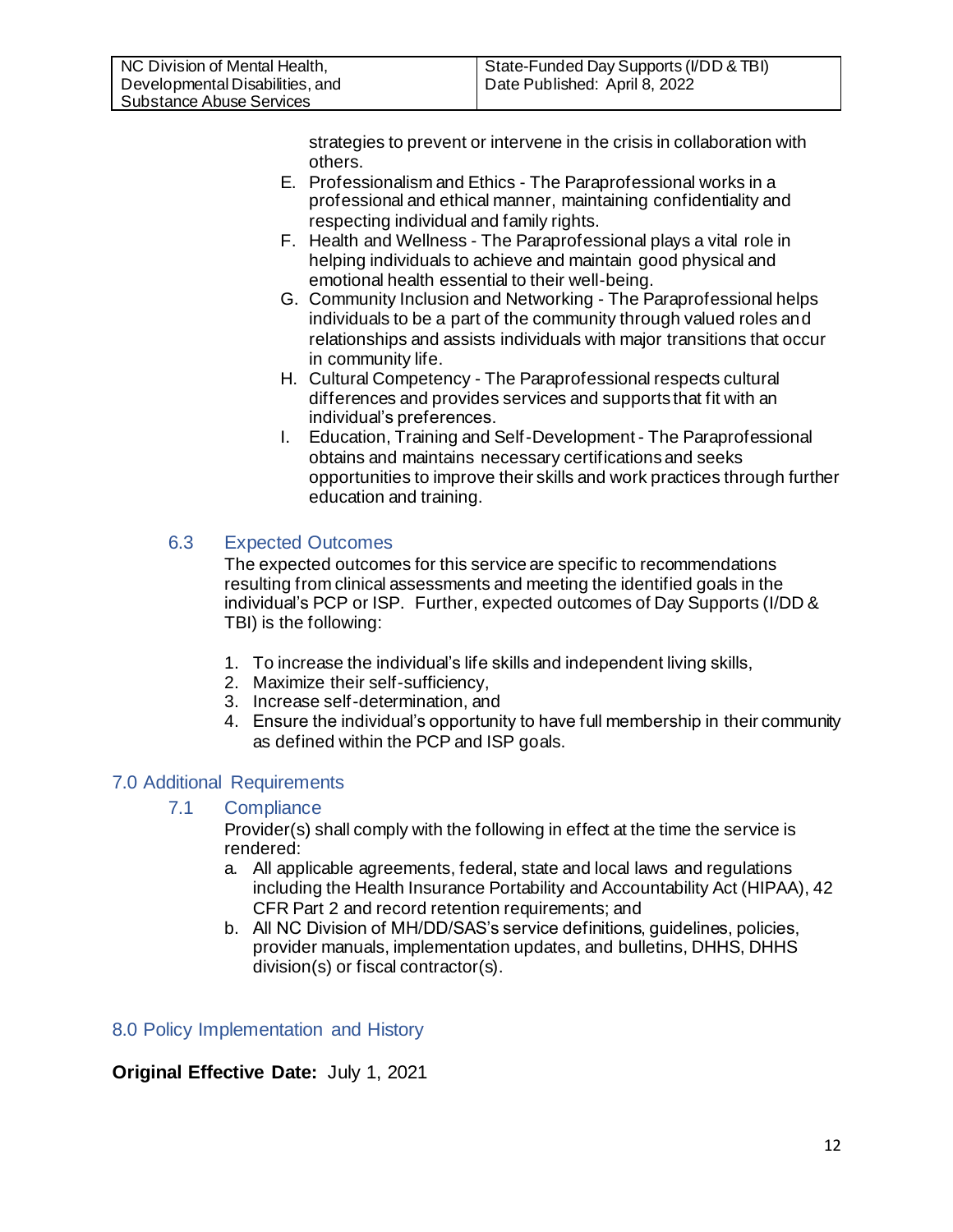# **History**:

<span id="page-12-0"></span>

| <b>Date</b> | <b>Section or Subsection Amended</b> | Change                                                                                                                                                                                                                                                                                                                                                                                                                                                                                                        |
|-------------|--------------------------------------|---------------------------------------------------------------------------------------------------------------------------------------------------------------------------------------------------------------------------------------------------------------------------------------------------------------------------------------------------------------------------------------------------------------------------------------------------------------------------------------------------------------|
|             | All Sections and Attachment(s)       |                                                                                                                                                                                                                                                                                                                                                                                                                                                                                                               |
| 04/05/2022  | Section 3.2.2                        | Updated service definition<br>language, "To demonstrate<br>that an individual has a<br>developmental disability as<br>defined by G.S. 122-C-3(12a)<br>without accompanying<br>intellectual disabilities, an<br>individual must have:<br>A physician assessment,<br>substantiating a definitive<br>diagnosis and associated<br>functional limitations<br>consistent with a<br>developmental disability.<br>Associated psychological<br>or neuropsychological<br>testing is not required in<br>this situation." |
| 04/05/2022  | Section 5.5                          | Updated service definition<br>language, "The staff person<br>who provides the service<br>shall sign and date the<br>written entry. A Service Note<br>or a Service Grid, as outlined<br>in the Records Management<br>and Documentation Manual,<br>may be utilized for this<br>service."                                                                                                                                                                                                                        |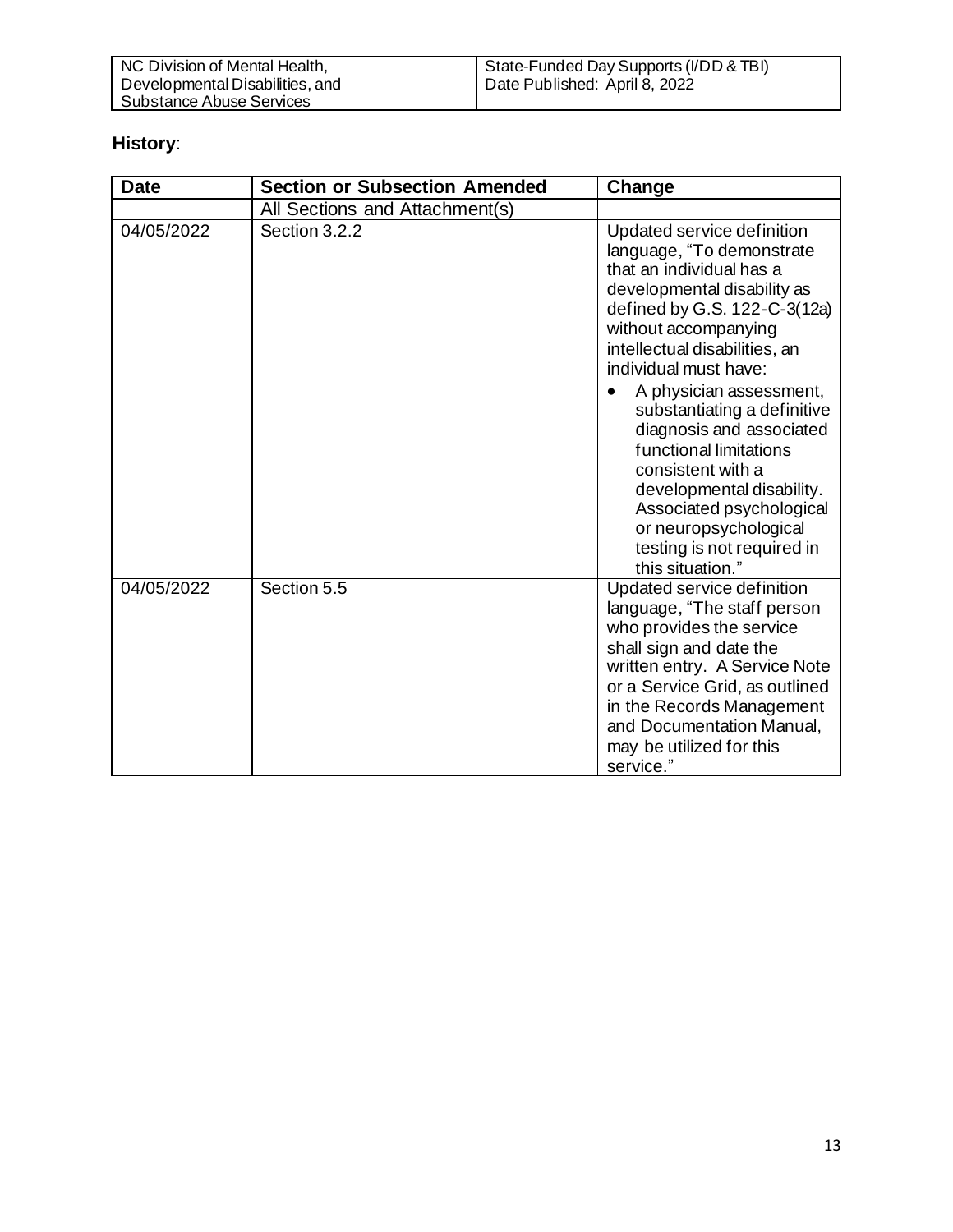## **Attachment A: Claims-Related Information**

Provider(s) shall comply with the, NC Tracks Provider Claims and Billing Assistance Guide, DMH/DD/SAS bulletins, fee schedules, NC Division of MH/DD/SAS's service definitions and any other relevant documents for specific coverage and reimbursement for state funds:

- <span id="page-13-0"></span>A. Claim Type
- <span id="page-13-1"></span>B. International Classification of Diseases and Related Health Problems, Tenth Revisions, Clinical Modification (ICD-10-CM) and Procedural Coding System (PCS)

Provider(s) shall report the ICD-10-CM and Procedural Coding System (PCS) to the highest level of specificity that supports medical necessity. Provider(s) shall use the current ICD-10 edition and any subsequent editions in effect at the time of service. Provider(s) shall refer to the applicable edition for code description, as it is no longer documented in the policy.

## <span id="page-13-2"></span>C. Code(s)

Provider(s) shall report the most specific billing code that accurately and completely describes the procedure, product or service provided. Provider(s)shall use the Current Procedural Terminology (CPT), Health Care Procedure Coding System (HCPCS), and UB-04 Data Specifications Manual (fora complete listing of valid revenue codes) and any subsequent editions in effect at the time of service. Provider(s)shall refer to the applicable edition for the code description, as it is no longer documented in the policy. If no such specific CPT or HCPCS code exists, then the provider(s)shall report the procedure, productor service using the appropriate unlisted procedure or service code.

| <b>HCPCS Code(s)</b> |       | <b>Billing Unit</b>   |
|----------------------|-------|-----------------------|
| YM590                | Group | 1 unit = $15$ minutes |
|                      |       |                       |

#### **Unlisted Procedure or Service**

**CPT**: The provider(s) shall refer to and comply with the Instructions for Use of the CPT Codebook, Unlisted Procedure or Service, and Special Report as documented in the current CPT in effect at the time of service.

**HCPCS**: The provider(s) shall refer to and comply with the Instructions for Use of HCPCS National Level II codes, Unlisted Procedure or Service and Special Report as documented in the current HCPCS edition in effect at the time of service.

#### <span id="page-13-3"></span>D. Modifiers

There are no modifiers for this service.

#### <span id="page-13-4"></span>E. Billing Units

Provider(s)shall report the appropriate code(s) used which determines the billing unit(s).